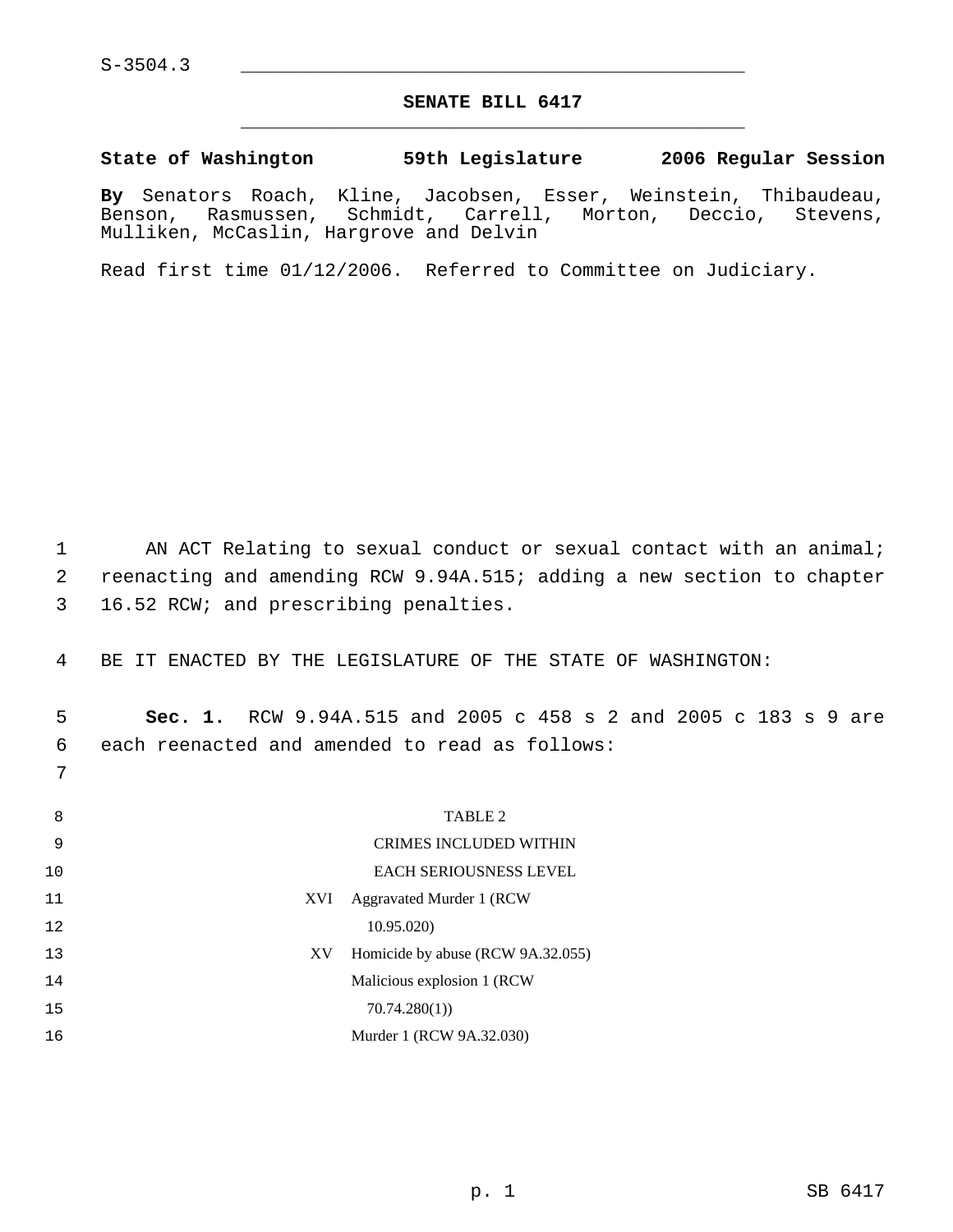| 1  | XIV<br>Murder 2 (RCW 9A.32.050)            |
|----|--------------------------------------------|
| 2  | Trafficking 1 (RCW 9A.40.100(1))           |
| 3  | XIII<br>Malicious explosion 2 (RCW         |
| 4  | 70.74.280(2)                               |
| 5  | Malicious placement of an explosive 1      |
| 6  | (RCW 70.74.270(1))                         |
| 7  | XII<br>Assault 1 (RCW 9A.36.011)           |
| 8  | Assault of a Child 1 (RCW 9A.36.120)       |
| 9  | Malicious placement of an imitation        |
| 10 | device 1 (RCW 70.74.272(1)(a))             |
| 11 | Rape 1 (RCW 9A.44.040)                     |
| 12 | Rape of a Child 1 (RCW 9A.44.073)          |
| 13 | Trafficking 2 (RCW 9A.40.100(2))           |
| 14 | XI<br>Manslaughter 1 (RCW 9A.32.060)       |
| 15 | Rape 2 (RCW 9A.44.050)                     |
| 16 | Rape of a Child 2 (RCW 9A.44.076)          |
| 17 | X<br>Child Molestation 1 (RCW 9A.44.083)   |
| 18 | Indecent Liberties (with forcible          |
| 19 | compulsion) (RCW                           |
| 20 | 9A.44.100(1)(a)                            |
| 21 | Kidnapping 1 (RCW 9A.40.020)               |
| 22 | Leading Organized Crime (RCW               |
| 23 | 9A.82.060(1)(a)                            |
| 24 | Malicious explosion 3 (RCW                 |
| 25 | 70.74.280(3)                               |
| 26 | <b>Sexually Violent Predator Escape</b>    |
| 27 | (RCW 9A.76.115)                            |
| 28 | Assault of a Child 2 (RCW 9A.36.130)<br>IX |
| 29 | Explosive devices prohibited (RCW          |
| 30 | 70.74.180)                                 |
| 31 | Hit and Run--Death (RCW                    |
| 32 | 46.52.020(4)(a)                            |
| 33 | Homicide by Watercraft, by being           |
| 34 | under the influence of intoxicating        |
| 35 | liquor or any drug (RCW                    |
| 36 | 79A.60.050)                                |
|    |                                            |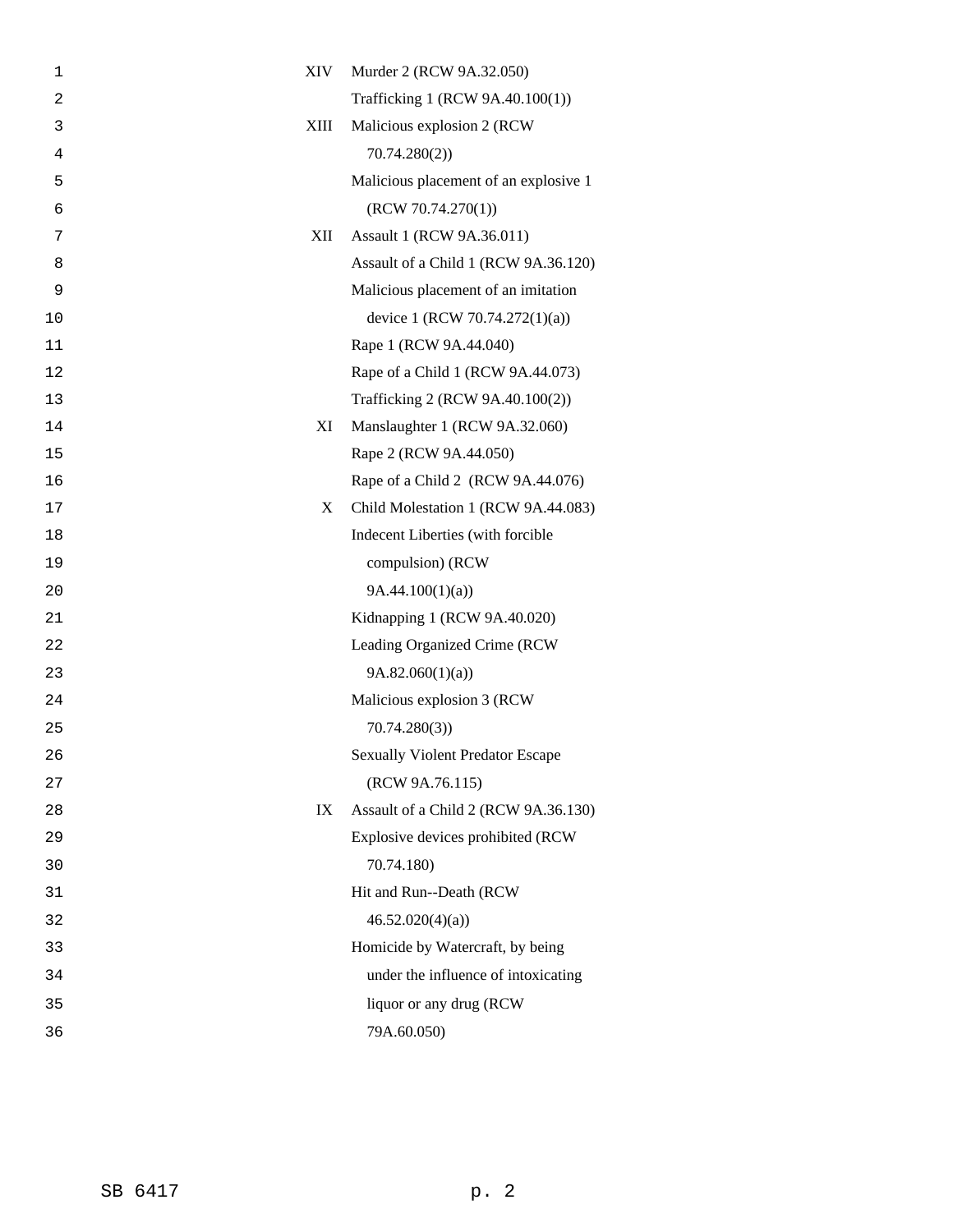| 1              | Inciting Criminal Profiteering (RCW    |
|----------------|----------------------------------------|
| $\overline{2}$ | 9A.82.060(1)(b)                        |
| 3              | Malicious placement of an explosive 2  |
| 4              | (RCW 70.74.270(2))                     |
| 5              | Robbery 1 (RCW 9A.56.200)              |
| 6              | Sexual Exploitation (RCW 9.68A.040)    |
| 7              | Vehicular Homicide, by being under     |
| 8              | the influence of intoxicating liquor   |
| 9              | or any drug (RCW 46.61.520)            |
| 10             | <b>VIII</b><br>Arson 1 (RCW 9A.48.020) |
| 11             | Homicide by Watercraft, by the         |
| 12             | operation of any vessel in a           |
| 13             | reckless manner (RCW                   |
| 14             | 79A.60.050)                            |
| 15             | Manslaughter 2 (RCW 9A.32.070)         |
| 16             | Promoting Prostitution 1 (RCW          |
| 17             | 9A.88.070)                             |
| 18             | Theft of Ammonia (RCW 69.55.010)       |
| 19             | Vehicular Homicide, by the operation   |
| 20             | of any vehicle in a reckless           |
| 21             | manner (RCW 46.61.520)                 |
| 22             | VII<br>Burglary 1 (RCW 9A.52.020)      |
| 23             | Child Molestation 2 (RCW 9A.44.086)    |
| 24             | Civil Disorder Training (RCW           |
| 25             | 9A.48.120)                             |
| 26             | Dealing in depictions of minor         |
| 27             | engaged in sexually explicit           |
| 28             | conduct (RCW 9.68A.050)                |
| 29             | Drive-by Shooting (RCW 9A.36.045)      |
| 30             | Homicide by Watercraft, by disregard   |
| 31             | for the safety of others (RCW          |
| 32             | 79A.60.050)                            |
| 33             | Indecent Liberties (without forcible   |
| 34             | compulsion) (RCW 9A.44.100(1)          |
| 35             | $(b)$ and $(c)$ )                      |
| 36             | Introducing Contraband 1 (RCW          |
| 37             | 9A.76.140)                             |
|                |                                        |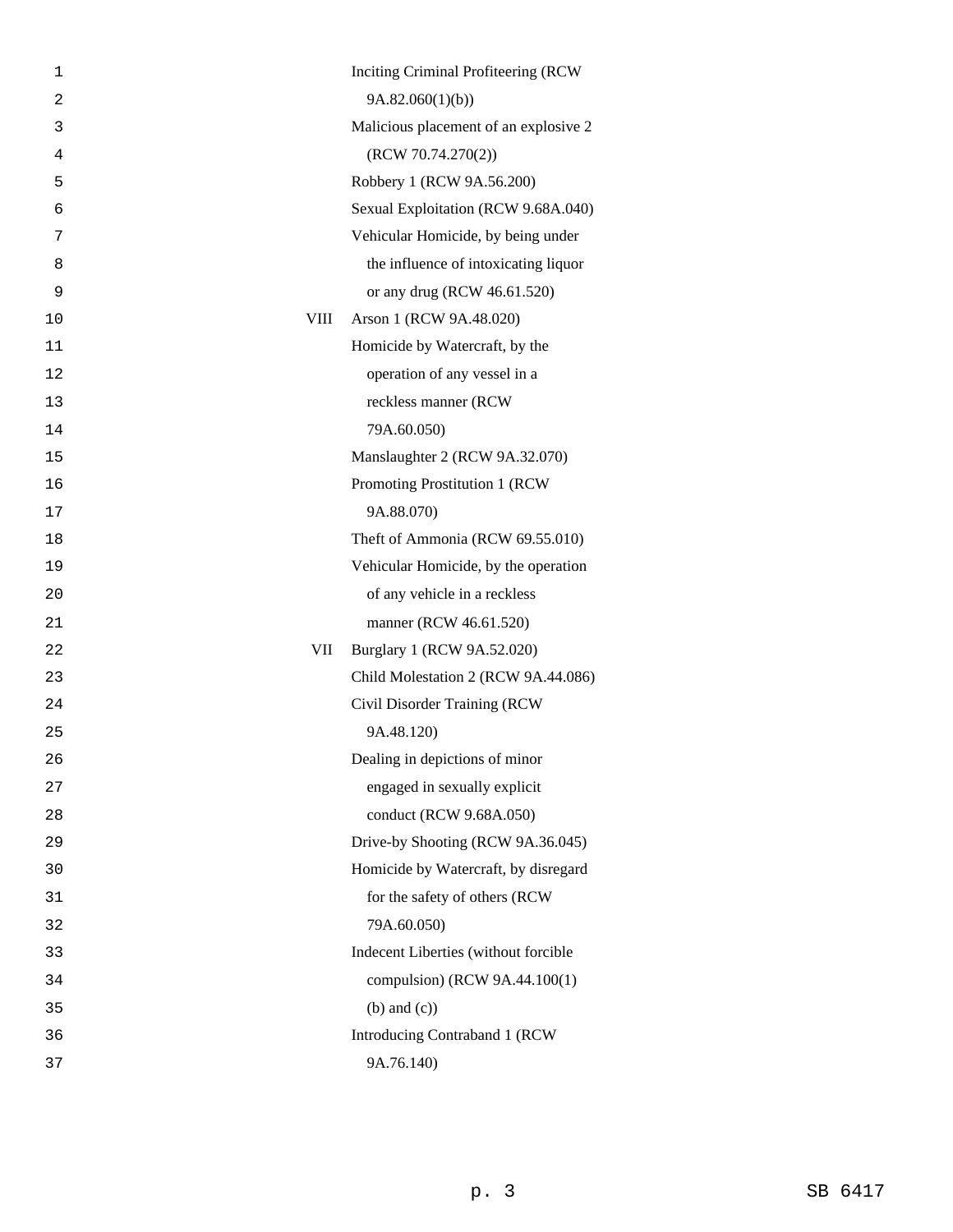| 1              | Malicious placement of an explosive 3   |
|----------------|-----------------------------------------|
| $\overline{2}$ | (RCW 70.74.270(3))                      |
| 3              | Negligently Causing Death By Use of     |
| 4              | a Signal Preemption Device              |
| 5              | (RCW 46.37.675)                         |
| 6              | Sending, bringing into state depictions |
| 7              | of minor engaged in sexually            |
| 8              | explicit conduct (RCW                   |
| 9              | 9.68A.060                               |
| 10             | Unlawful Possession of a Firearm in     |
| 11             | the first degree (RCW)                  |
| 12             | 9.41.040(1)                             |
| 13             | Use of a Machine Gun in Commission      |
| 14             | of a Felony (RCW 9.41.225)              |
| 15             | Vehicular Homicide, by disregard for    |
| 16             | the safety of others (RCW               |
| 17             | 46.61.520)                              |
| 18             | VI<br>Bail Jumping with Murder 1 (RCW   |
| 19             | 9A.76.170(3)(a)                         |
| 20             | Bribery (RCW 9A.68.010)                 |
| 21             | Incest 1 (RCW $9A.64.020(1)$ )          |
| 22             | Intimidating a Judge (RCW               |
| 23             | 9A.72.160)                              |
| 24             | Intimidating a Juror/Witness (RCW       |
| 25             | 9A.72.110, 9A.72.130)                   |
| 26             | Malicious placement of an imitation     |
| 27             | device 2 (RCW 70.74.272(1)(b))          |
| 28             | Rape of a Child 3 (RCW 9A.44.079)       |
| 29             | Theft of a Firearm (RCW 9A.56.300)      |
| 30             | Unlawful Storage of Ammonia (RCW        |
| 31             | 69.55.020)                              |
| 32             | V<br>Abandonment of dependent person 1  |
| 33             | (RCW 9A.42.060)                         |
| 34             | Advancing money or property for         |
| 35             | extortionate extension of credit        |
| 36             | (RCW 9A.82.030)                         |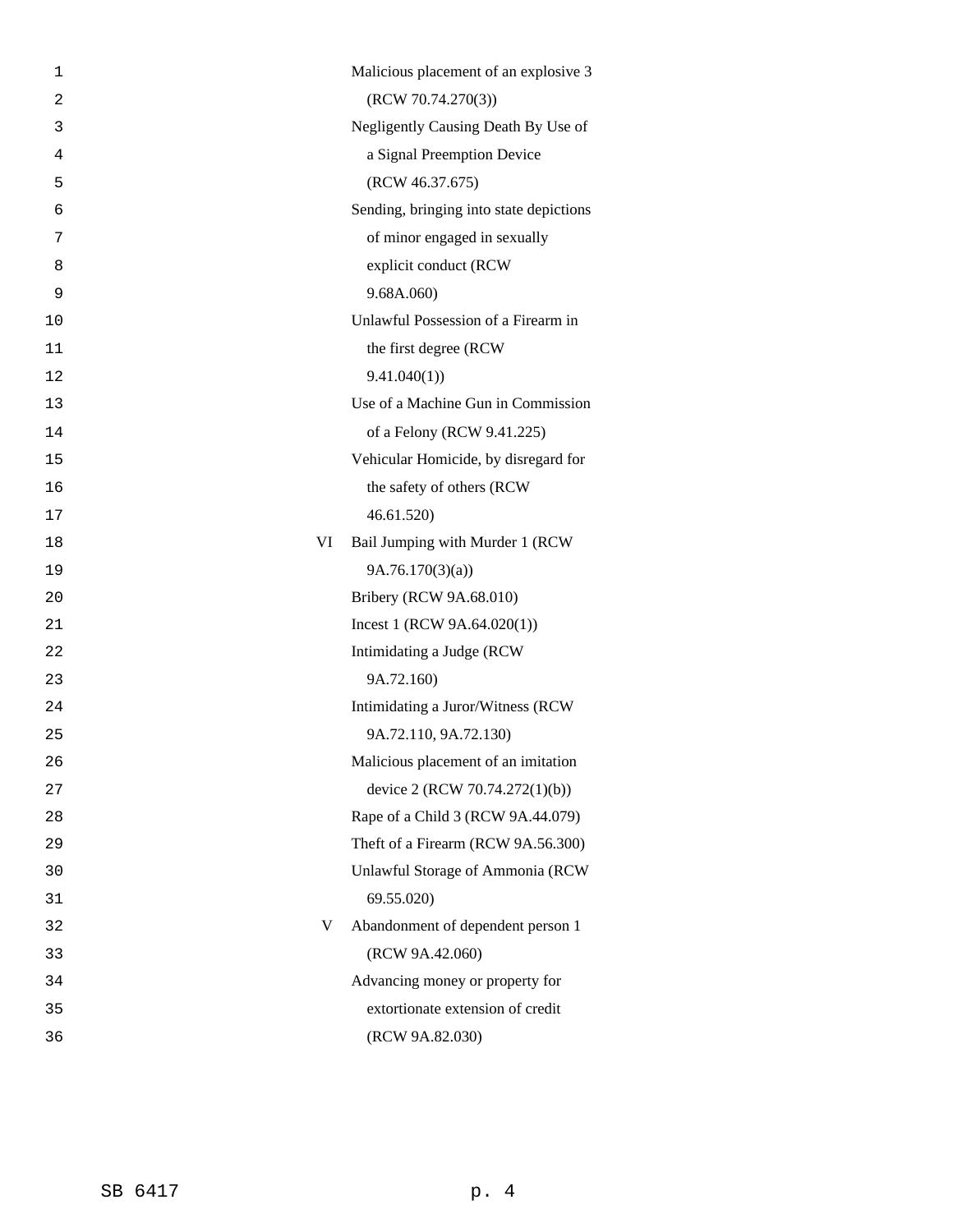| 1  | Bail Jumping with class A Felony        |
|----|-----------------------------------------|
| 2  | (RCW 9A.76.170(3)(b))                   |
| 3  | Child Molestation 3 (RCW 9A.44.089)     |
| 4  | Criminal Mistreatment 1 (RCW            |
| 5  | 9A.42.020)                              |
| 6  | Custodial Sexual Misconduct 1 (RCW      |
| 7  | 9A.44.160)                              |
| 8  | Domestic Violence Court Order           |
| 9  | Violation (RCW 10.99.040,               |
| 10 | 10.99.050, 26.09.300, 26.10.220,        |
| 11 | 26.26.138, 26.50.110, 26.52.070,        |
| 12 | or 74.34.145)                           |
| 13 | Extortion 1 (RCW 9A.56.120)             |
| 14 | <b>Extortionate Extension of Credit</b> |
| 15 | (RCW 9A.82.020)                         |
| 16 | <b>Extortionate Means to Collect</b>    |
| 17 | Extensions of Credit (RCW               |
| 18 | 9A.82.040)                              |
| 19 | Incest 2 (RCW $9A.64.020(2)$ )          |
| 20 | Kidnapping 2 (RCW 9A.40.030)            |
| 21 | Perjury 1 (RCW 9A.72.020)               |
| 22 | Persistent prison misbehavior (RCW      |
| 23 | 9.94.070)                               |
| 24 | Possession of a Stolen Firearm (RCW     |
| 25 | 9A.56.310)                              |
| 26 | Rape 3 (RCW 9A.44.060)                  |
| 27 | Rendering Criminal Assistance 1         |
| 28 | (RCW 9A.76.070)                         |
| 29 | Sexual Conduct or Sexual Contact with   |
| 30 | an animal (section 2 of this act)       |
| 31 | Sexual Misconduct with a Minor 1        |
| 32 | (RCW 9A.44.093)                         |
| 33 | <b>Sexually Violating Human Remains</b> |
| 34 | (RCW 9A.44.105)                         |
| 35 | <b>Stalking (RCW 9A.46.110)</b>         |
| 36 | Taking Motor Vehicle Without            |
| 37 | Permission 1 (RCW 9A.56.070)            |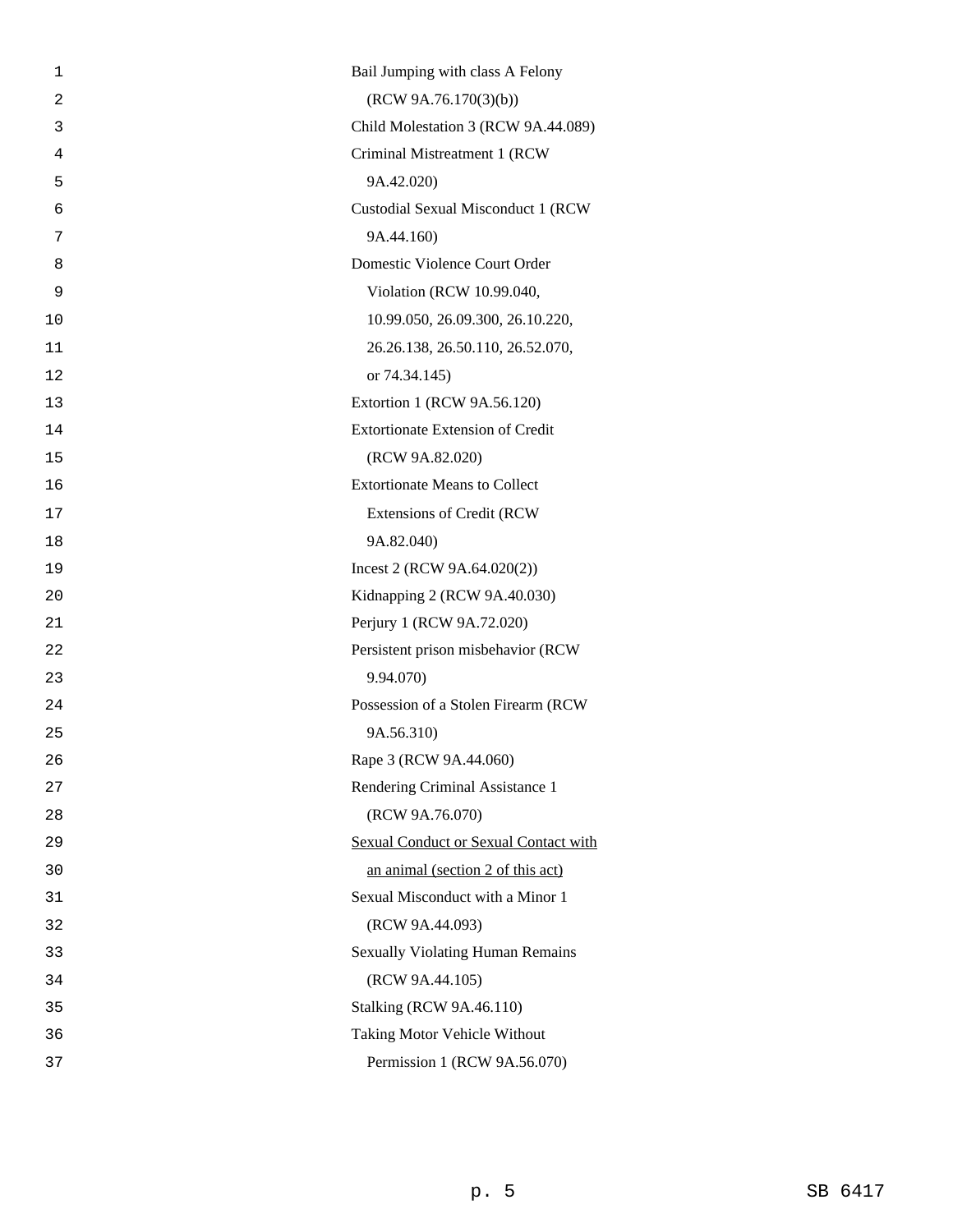| 1    | IV | Arson 2 (RCW 9A.48.030)               |
|------|----|---------------------------------------|
| 2    |    | Assault 2 (RCW 9A.36.021)             |
| 3    |    | Assault 3 (of a Peace Officer with a  |
| 4    |    | Projectile Stun Gun) (RCW             |
| 5    |    | 9A.36.031(1)(h)                       |
| 6    |    | Assault by Watercraft (RCW            |
| 7    |    | 79A.60.060)                           |
| 8    |    | Bribing a Witness/Bribe Received by   |
| 9    |    | Witness (RCW 9A.72.090,               |
| 10   |    | 9A.72.100)                            |
| 11   |    | Cheating 1 (RCW 9.46.1961)            |
| 12   |    | Commercial Bribery (RCW               |
| 13   |    | 9A.68.060)                            |
| 14   |    | Counterfeiting (RCW 9.16.035(4))      |
| 15   |    | Endangerment with a Controlled        |
| 16   |    | Substance (RCW 9A.42.100)             |
| $17$ |    | Escape 1 (RCW 9A.76.110)              |
| 18   |    | Hit and Run--Injury (RCW              |
| 19   |    | 46.52.020(4)(b)                       |
| 20   |    | Hit and Run with Vessel--Injury       |
| 21   |    | Accident (RCW 79A.60.200(3))          |
| 22   |    | Identity Theft 1 (RCW 9.35.020(2))    |
| 23   |    | Indecent Exposure to Person Under     |
| 24   |    | Age Fourteen (subsequent sex          |
| 25   |    | offense) (RCW 9A.88.010)              |
| 26   |    | Influencing Outcome of Sporting       |
| 27   |    | Event (RCW 9A.82.070)                 |
| 28   |    | Malicious Harassment (RCW             |
| 29   |    | 9A.36.080)                            |
| 30   |    | <b>Residential Burglary (RCW</b>      |
| 31   |    | 9A.52.025)                            |
| 32   |    | Robbery 2 (RCW 9A.56.210)             |
| 33   |    | Theft of Livestock 1 (RCW 9A.56.080)  |
| 34   |    | Threats to Bomb (RCW 9.61.160)        |
| 35   |    | Trafficking in Stolen Property 1 (RCW |
| 36   |    | 9A.82.050)                            |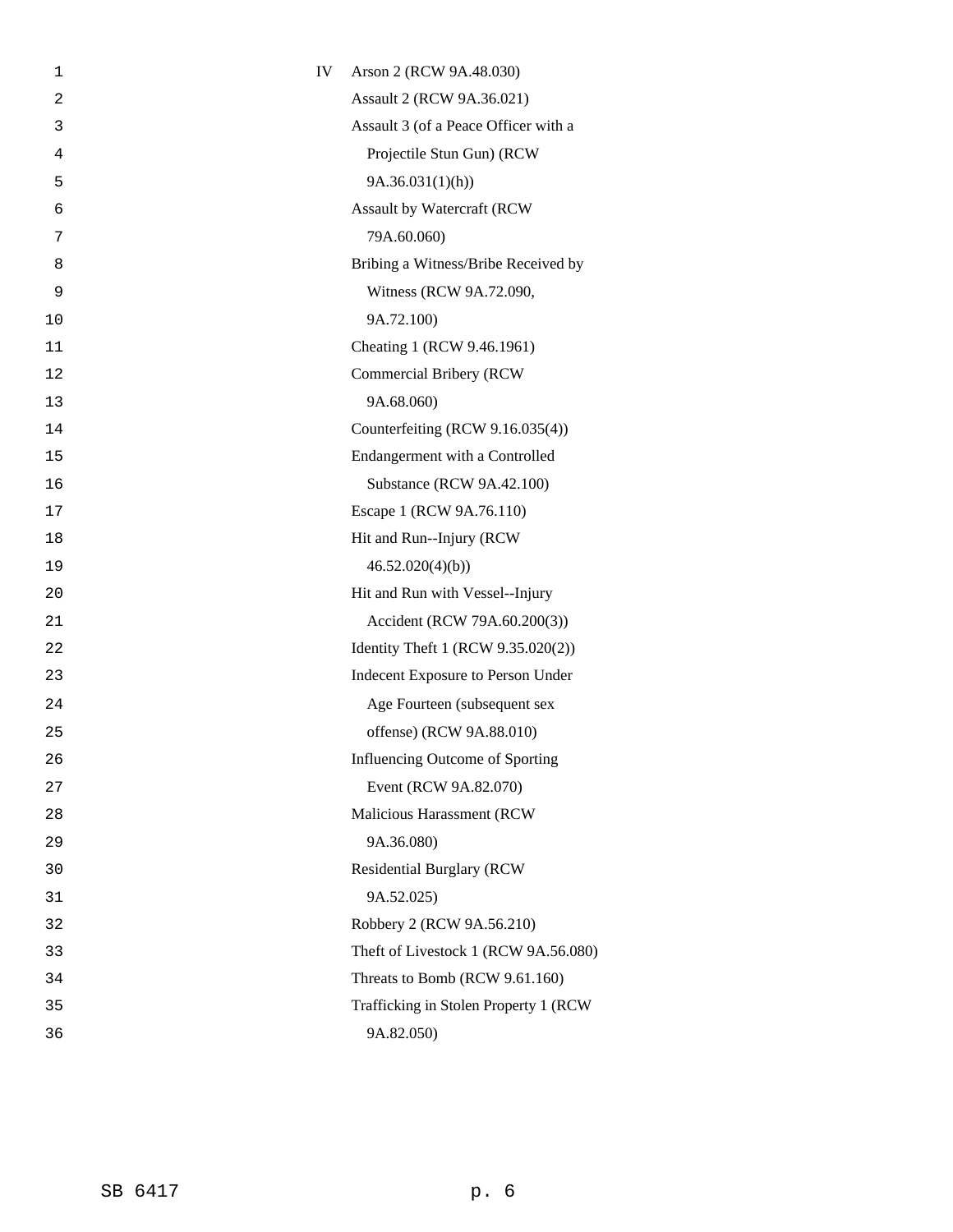| 1  | Unlawful factoring of a credit card or |  |
|----|----------------------------------------|--|
| 2  | payment card transaction (RCW          |  |
| 3  | 9A.56.290(4)(b)                        |  |
| 4  | Unlawful transaction of health         |  |
| 5  | coverage as a health care service      |  |
| 6  | contractor (RCW 48.44.016(3))          |  |
| 7  | Unlawful transaction of health         |  |
| 8  | coverage as a health maintenance       |  |
| 9  | organization (RCW 48.46.033(3))        |  |
| 10 | Unlawful transaction of insurance      |  |
| 11 | business (RCW 48.15.023(3))            |  |
| 12 | Unlicensed practice as an insurance    |  |
| 13 | professional (RCW 48.17.063(3))        |  |
| 14 | Use of Proceeds of Criminal            |  |
| 15 | Profiteering (RCW 9A.82.080 (1)        |  |
| 16 | and $(2)$ )                            |  |
| 17 | Vehicular Assault, by being under the  |  |
| 18 | influence of intoxicating liquor or    |  |
| 19 | any drug, or by the operation or       |  |
| 20 | driving of a vehicle in a reckless     |  |
| 21 | manner (RCW 46.61.522)                 |  |
| 22 | Willful Failure to Return from         |  |
| 23 | Furlough (RCW 72.66.060)               |  |
| 24 | Ш<br>Abandonment of dependent person 2 |  |
| 25 | (RCW 9A.42.070)                        |  |
| 26 | Assault 3 (Except Assault 3 of a Peace |  |
| 27 | Officer With a Projectile Stun         |  |
| 28 | Gun) (RCW 9A.36.031 except             |  |
| 29 | subsection $(1)(h)$ )                  |  |
| 30 | Assault of a Child 3 (RCW 9A.36.140)   |  |
| 31 | Bail Jumping with class B or C Felony  |  |
| 32 | (RCW 9A.76.170(3)(c))                  |  |
| 33 | Burglary 2 (RCW 9A.52.030)             |  |
| 34 | Communication with a Minor for         |  |
| 35 | <b>Immoral Purposes (RCW)</b>          |  |
| 36 | 9.68A.090)                             |  |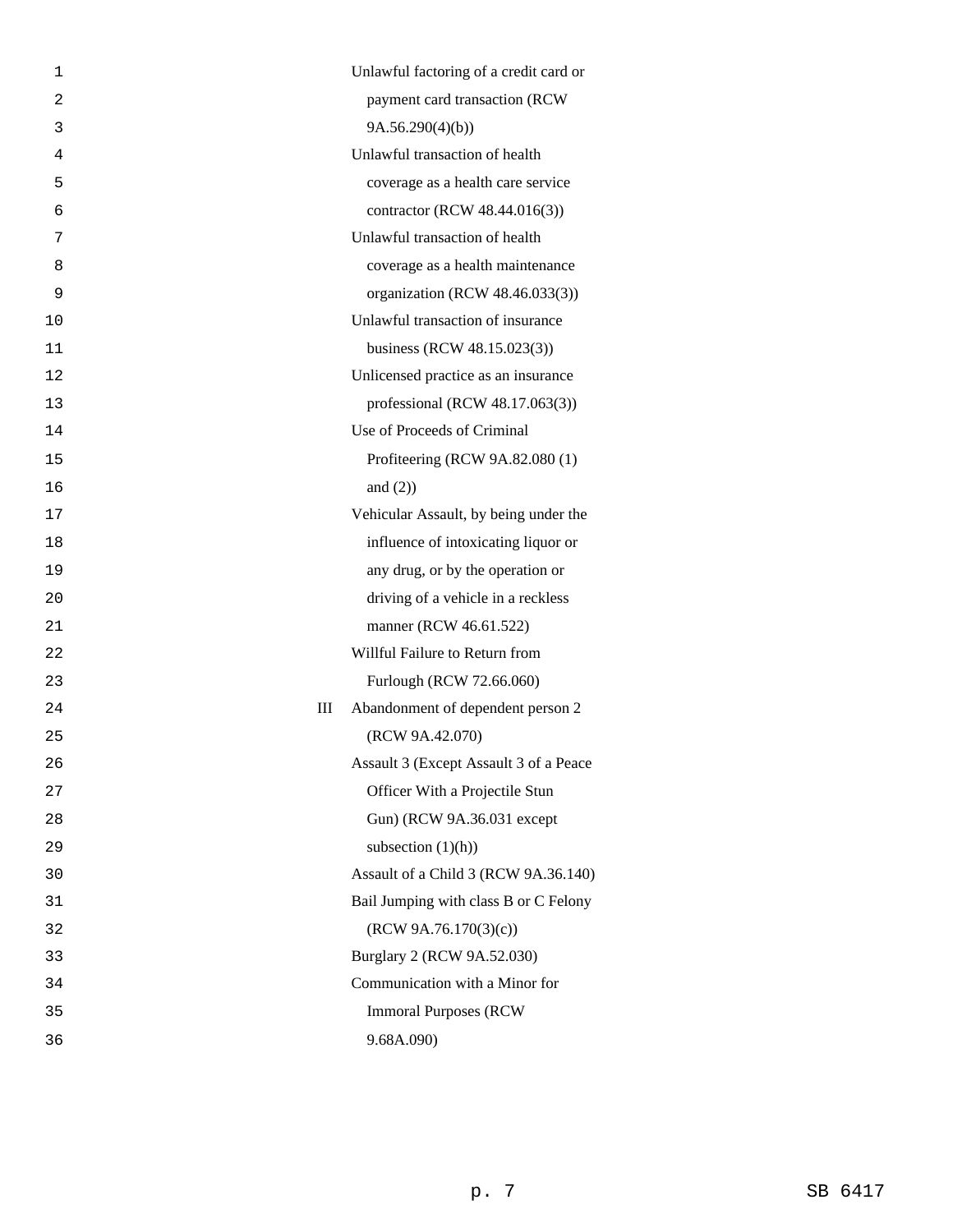| 1              | Criminal Gang Intimidation (RCW               |
|----------------|-----------------------------------------------|
| $\overline{2}$ | 9A.46.120)                                    |
| 3              | Criminal Mistreatment 2 (RCW                  |
| 4              | 9A.42.030)                                    |
| 5              | Custodial Assault (RCW 9A.36.100)             |
| 6              | Cyberstalking (subsequent conviction          |
| 7              | or threat of death) (RCW                      |
| 8              | 9.61.260(3)                                   |
| 9              | Escape 2 (RCW 9A.76.120)                      |
| 10             | Extortion 2 (RCW 9A.56.130)                   |
| 11             | Harassment (RCW 9A.46.020)                    |
| 12             | Intimidating a Public Servant (RCW            |
| 13             | 9A.76.180)                                    |
| 14             | Introducing Contraband 2 (RCW                 |
| 15             | 9A.76.150)                                    |
| 16             | Malicious Injury to Railroad Property         |
| 17             | (RCW 81.60.070)                               |
| 18             | <b>Negligently Causing Substantial Bodily</b> |
| 19             | Harm By Use of a Signal                       |
| 20             | Preemption Device (RCW                        |
| 21             | 46.37.674)                                    |
| 22             | Patronizing a Juvenile Prostitute             |
| 23             | (RCW 9.68A.100)                               |
| 24             | Perjury 2 (RCW 9A.72.030)                     |
| 25             | Possession of Incendiary Device (RCW          |
| 26             | 9.40.120)                                     |
| 27             | Possession of Machine Gun or Short-           |
| 28             | Barreled Shotgun or Rifle (RCW                |
| 29             | 9.41.190)                                     |
| 30             | Promoting Prostitution 2 (RCW                 |
| 31             | 9A.88.080)                                    |
| 32             | Securities Act violation (RCW                 |
| 33             | 21.20.400)                                    |
| 34             | Tampering with a Witness (RCW                 |
| 35             | 9A.72.120)                                    |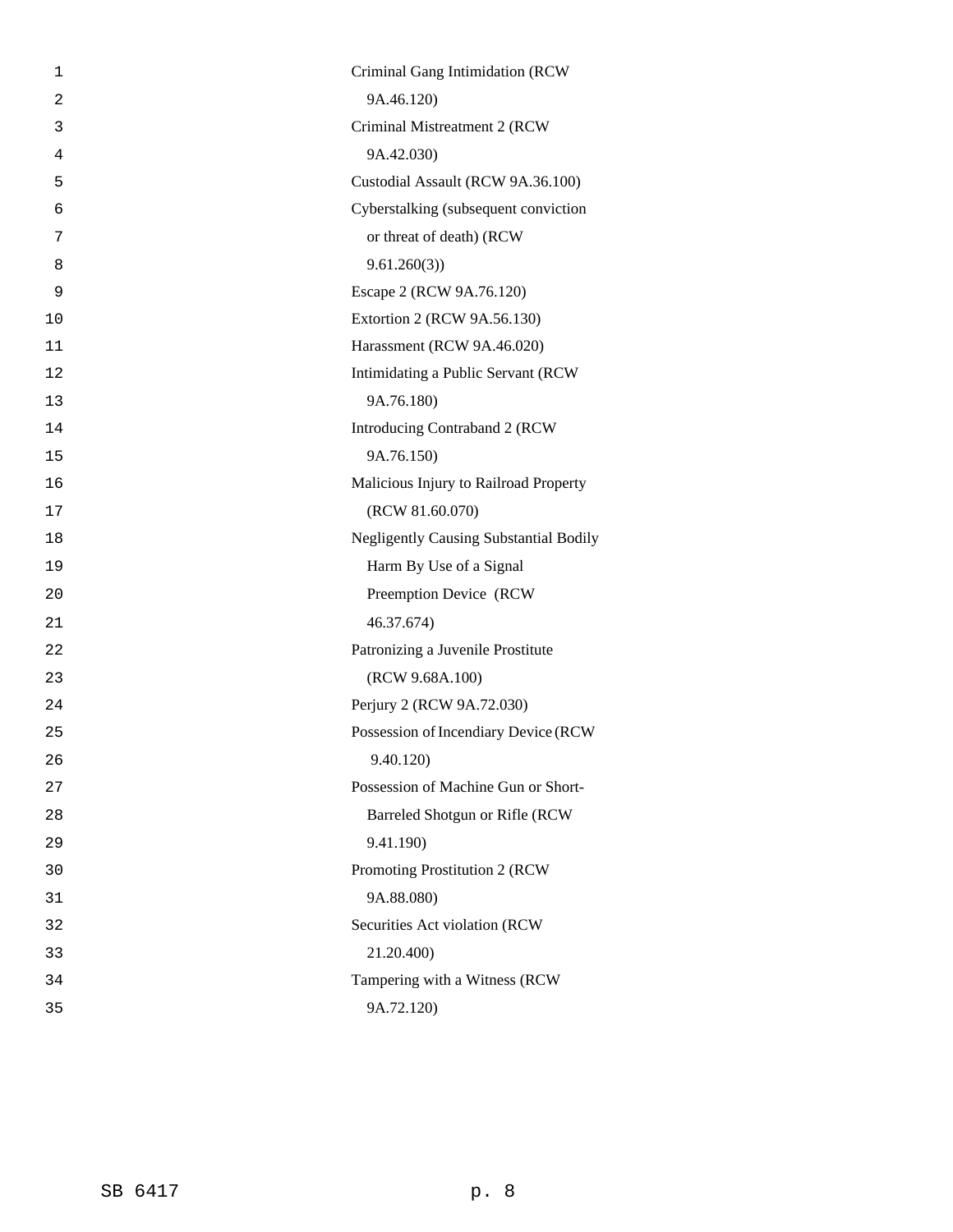| 1              |                                 | Telephone Harassment (subsequent       |
|----------------|---------------------------------|----------------------------------------|
| $\overline{2}$ |                                 | conviction or threat of death)         |
| 3              |                                 | (RCW 9.61.230(2))                      |
| 4              |                                 | Theft of Livestock 2 (RCW 9A.56.083)   |
| 5              |                                 | Trafficking in Stolen Property 2 (RCW  |
| 6              |                                 | 9A.82.055)                             |
| 7              |                                 | <b>Unlawful Imprisonment (RCW</b>      |
| 8              |                                 | 9A.40.040)                             |
| 9              |                                 | Unlawful possession of firearm in the  |
| 10             |                                 | second degree (RCW 9.41.040(2))        |
| 11             |                                 | Vehicular Assault, by the operation or |
| 12             |                                 | driving of a vehicle with disregard    |
| 13             |                                 | for the safety of others (RCW          |
| 14             |                                 | 46.61.522                              |
| 15             |                                 | Willful Failure to Return from Work    |
| 16             |                                 | Release (RCW 72.65.070)                |
| 17             | $\mathop{\mathrm{II}}\nolimits$ | <b>Computer Trespass 1 (RCW)</b>       |
| 18             |                                 | 9A.52.110)                             |
| 19             |                                 | Counterfeiting (RCW 9.16.035(3))       |
| 20             |                                 | <b>Escape from Community Custody</b>   |
| 21             |                                 | (RCW 72.09.310)                        |
| 22             |                                 | Health Care False Claims (RCW          |
| 23             |                                 | 48.80.030)                             |
| 24             |                                 | Identity Theft 2 (RCW 9.35.020(3))     |
| 25             |                                 | <b>Improperly Obtaining Financial</b>  |
| 26             |                                 | Information (RCW 9.35.010)             |
| 27             |                                 | Malicious Mischief 1 (RCW              |
| 28             |                                 | 9A.48.070)                             |
| 29             |                                 | Possession of Stolen Property 1 (RCW   |
| 30             |                                 | 9A.56.150)                             |
| 31             |                                 | Theft 1 (RCW 9A.56.030)                |
| 32             |                                 | Theft of Rental, Leased, or Lease-     |
| 33             |                                 | purchased Property (valued at one      |
| 34             |                                 | thousand five hundred dollars or       |
| 35             |                                 | more) (RCW 9A.56.096(5)(a))            |
| 36             |                                 | Trafficking in Insurance Claims (RCW   |
| 37             |                                 | 48.30A.015)                            |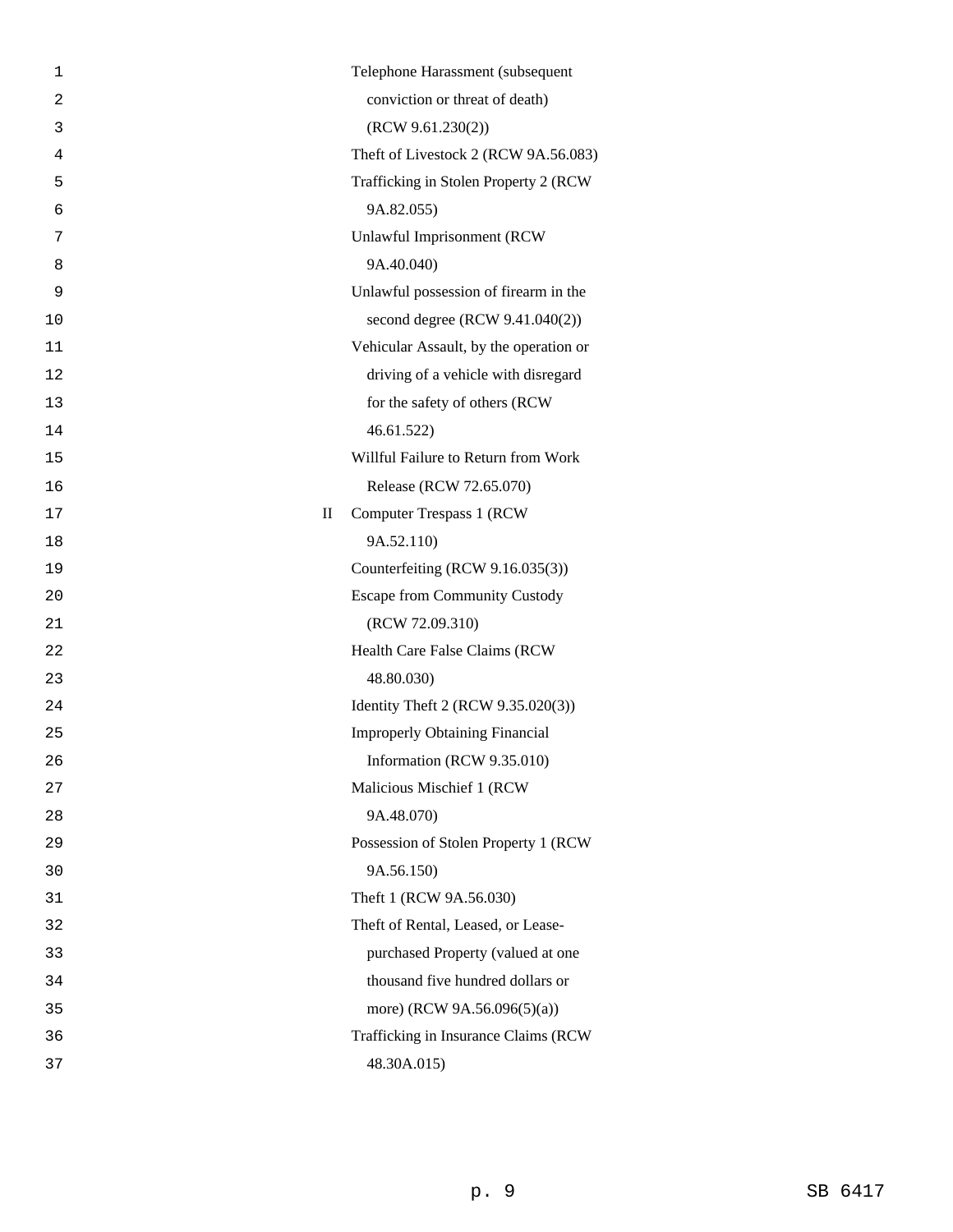| 1              | Unlawful factoring of a credit card or     |
|----------------|--------------------------------------------|
| $\overline{2}$ | payment card transaction (RCW              |
| 3              | 9A.56.290(4)(a)                            |
| 4              | Unlawful Practice of Law (RCW              |
| 5              | 2.48.180)                                  |
| 6              | Unlicensed Practice of a Profession or     |
| 7              | Business (RCW 18.130.190(7))               |
| 8              | I<br>Attempting to Elude a Pursuing Police |
| 9              | Vehicle (RCW 46.61.024)                    |
| 10             | False Verification for Welfare (RCW        |
| 11             | 74.08.055)                                 |
| 12             | Forgery (RCW 9A.60.020)                    |
| 13             | Fraudulent Creation or Revocation of a     |
| 14             | Mental Health Advance Directive            |
| 15             | (RCW 9A.60.060)                            |
| 16             | Malicious Mischief 2 (RCW                  |
| 17             | 9A.48.080)                                 |
| 18             | Mineral Trespass (RCW 78.44.330)           |
| 19             | Possession of Stolen Property 2 (RCW       |
| 20             | 9A.56.160)                                 |
| 21             | Reckless Burning 1 (RCW 9A.48.040)         |
| 22             | Taking Motor Vehicle Without               |
| 23             | Permission 2 (RCW 9A.56.075)               |
| 24             | Theft 2 (RCW 9A.56.040)                    |
| 25             | Theft of Rental, Leased, or Lease-         |
| 26             | purchased Property (valued at two          |
| 27             | hundred fifty dollars or more but          |
| 28             | less than one thousand five                |
| 29             | hundred dollars) (RCW                      |
| 30             | 9A.56.096(5)(b)                            |
| 31             | Transaction of insurance business          |
| 32             | beyond the scope of licensure              |
| 33             | (RCW 48.17.063(4))                         |
| 34             | Unlawful Issuance of Checks or Drafts      |
| 35             | (RCW 9A.56.060)                            |
| 36             | <b>Unlawful Possession of Fictitious</b>   |
| 37             | Identification (RCW 9A.56.320)             |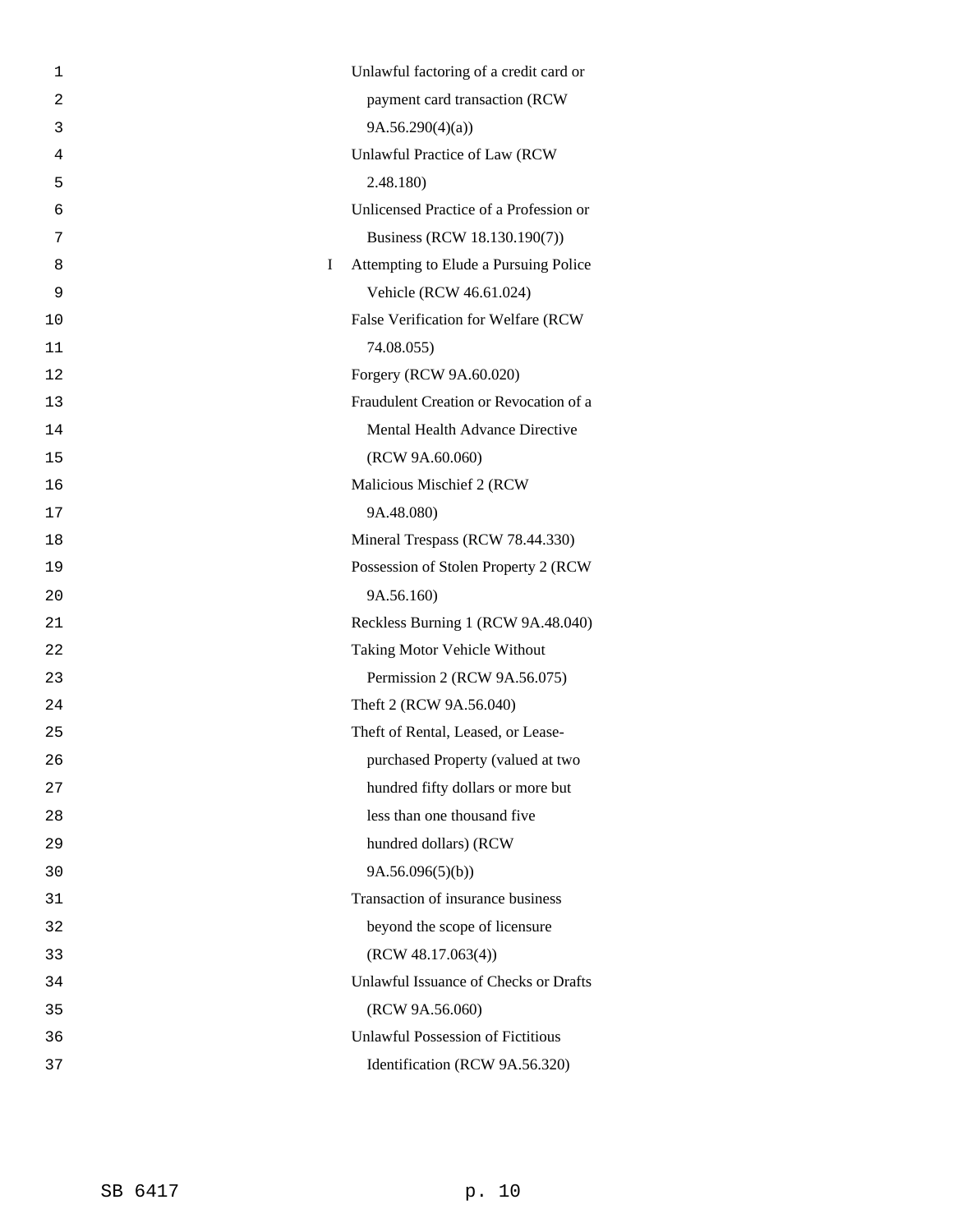| $\mathbf 1$ | Unlawful Possession of Instruments of |
|-------------|---------------------------------------|
| 2           | Financial Fraud (RCW                  |
| 3           | 9A.56.320)                            |
| 4           | Unlawful Possession of Payment        |
| 5           | Instruments (RCW 9A.56.320)           |
| 6           | Unlawful Possession of a Personal     |
| 7           | <b>Identification Device (RCW)</b>    |
| 8           | 9A.56.320)                            |
| 9           | <b>Unlawful Production of Payment</b> |
| 10          | Instruments (RCW 9A.56.320)           |
| 11          | Unlawful Trafficking in Food Stamps   |
| 12          | (RCW 9.91.142)                        |
| 13          | Unlawful Use of Food Stamps (RCW      |
| 14          | 9.91.144                              |
| 15          | Vehicle Prowl 1 (RCW 9A.52.095)       |
|             |                                       |

 NEW SECTION. **Sec. 2.** A new section is added to chapter 16.52 RCW to read as follows:

 (1)(a) A person may not knowingly engage in any sexual conduct or sexual contact with an animal.

 (b) A person may not knowingly cause, aid, or abet another person to engage in any sexual conduct or sexual contact with an animal.

 (c) A person may not knowingly permit any sexual conduct or sexual contact with an animal to be conducted on any premises under his or her charge or control.

 (d) A person may not knowingly engage in, organize, promote, conduct, advertise, aid, abet, participate in as an observer, or perform any service in the furtherance of an act involving any sexual conduct or sexual contact with an animal for a commercial or recreational purpose.

 (e) A person may not knowingly videotape a person engaged in a sexual act or sexual contact with an animal.

 (2) A person who violates subsection (1)(a), (b), (c), (d), or (e) of this section is guilty of a class C felony.

 (3) In addition to the penalty imposed in subsection (2) of this section, the court may order that the convicted person do any of the following: